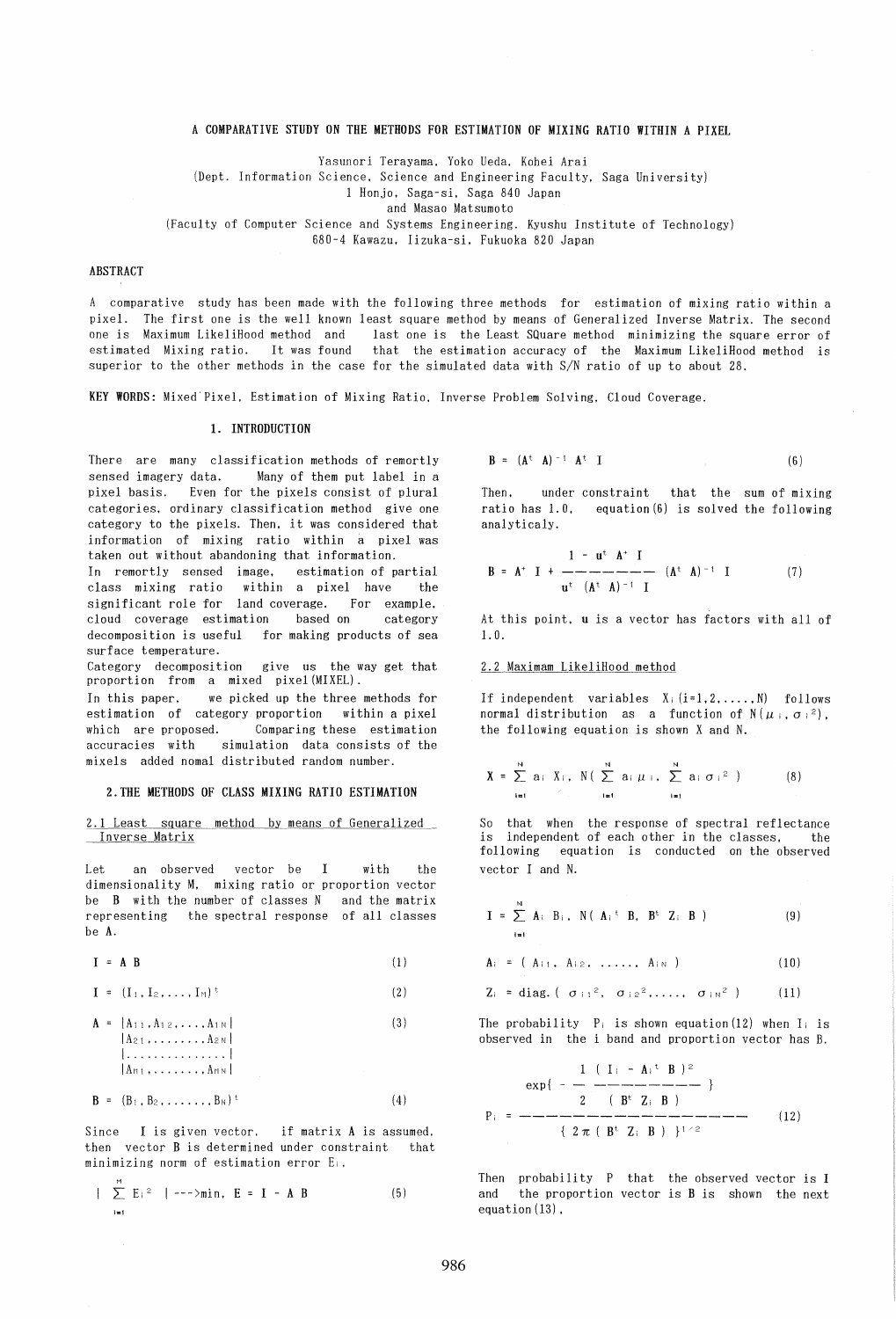$$
P = \prod_{i=1}^{M} P_i \tag{13}
$$

and a logarithm of the equation (13) is

1=1

$$
Q = -1n \quad P \tag{14}
$$

These problem result in nonlinear optimum problem minimizing the equation  $(14)$  . but the general solution do not exist. Then we used the mesh search method stated the f1lowing. Firstly. the N dimensional closed domain is divided in the meshes which has 1/128 length of the N sides. In the second place. Q of the equation(14) is caluculated at the each meshes. and the proportion vector B is got when Q has minimum value. Moreover. the vector B has constraint of the equation (15) .

$$
\sum_{j=1}^{N} B_j = 1, B_j > 0 \quad (j=1, 2, ..., N)
$$
 (15)

2.3 The Least SQuare method minimizing the square error of estimated Mixing ratio

In this method. scattering reflection property of observed objects. property change due to observational condition. error of measurement and so on. is considered. Method2-l is an approach under constraint that minimizing the remainder between observation value and estimation value. but this one is the method which has the terms of constraint to class mixing ratio. This uses the least square algorithm directly to the mixing ratio vector. These equation is shown the following.

$$
|B - A^*|I|
$$
  $|---\rangle min, u^t B = 1$  (16)

$$
B = A^* I + \frac{(1 - u^t A^* I) u}{\| u \|^{2}}
$$
 (17)

At this point. U is a vector has factors with all of 1. O.

# 3. EXPERIMENTS

#### 3.1 Data used

Data used in this paper was got in the sea near Japan at 25 Apr 1989 by NOAA - 11/ AVHRR. As trainning sample data. two categories are picked up 100 points each. One category is cloud and the other is sea surface. Table 1 shows average andvariance of CCT counts selected 100 points fromcloud and sea surface respectively.

#### 3.2 Simulation data maked

The simulation data ware maked by the above trainning data. which are divided value of pure pixel average in 10 equal parts on the each two classes of cloud and sea surface. Then mixed pixels ware done every 10 percent from 0% to 100% on cloud coverage. we picked up 4 classes of MIXEL data of 20%. 40%. 60%. 80%. in addition to that random noises of normal distribution  $(\sigma=1.0, 3.0,$ 5.0. 7.0. 9.0) ware added to that data. The number of simulation data for estimation is 128 each class. Fig.l shows simulation data set used.

#### 3.3 Estimation using the simulation data

Each accuracies of the following three methods on<br>cloud coverage estimation within a pixel added cloud coverage estimation random noise ware compared by means of the simulation data maked.

- 1.) Least square method by means of Generalized Inverse Matrix
- 2.) Maximum LikeliHood method
- 3.) Least SQuare method minimizing the square error of estimated Mixing ratio

| Category                                | sea surface                          | cloud                                |
|-----------------------------------------|--------------------------------------|--------------------------------------|
| Average<br>BAND<br>3                    | 53.030<br>42.920<br>115.62<br>73.050 | 254.30<br>241.84<br>229.45<br>2.8600 |
| Variance<br><b>BAND</b><br>$\mathbf{1}$ | 11.049<br>8.7535<br>474.77<br>17.427 | 7.8700<br>165.77<br>464.30<br>28.300 |

Table 1 Average and Variance of trainning data



Fig.l Used simulation data set

# 4. RESULTS

From the experimental results which are shown in Figure 2. 3. 4. 5. there are a relationship between  $\sigma$  of random noises added and root mean square error depended on each three methods. X axis has the random noise *0* and Y axis has RMS error. In this paper. GIM stands for Least square method by means of Generalized Inverse Matrix. MLH stands for Maximum LikeliHood method. and LSQM is Least SQuare method minimizing the square error of estimated Mixing ratio.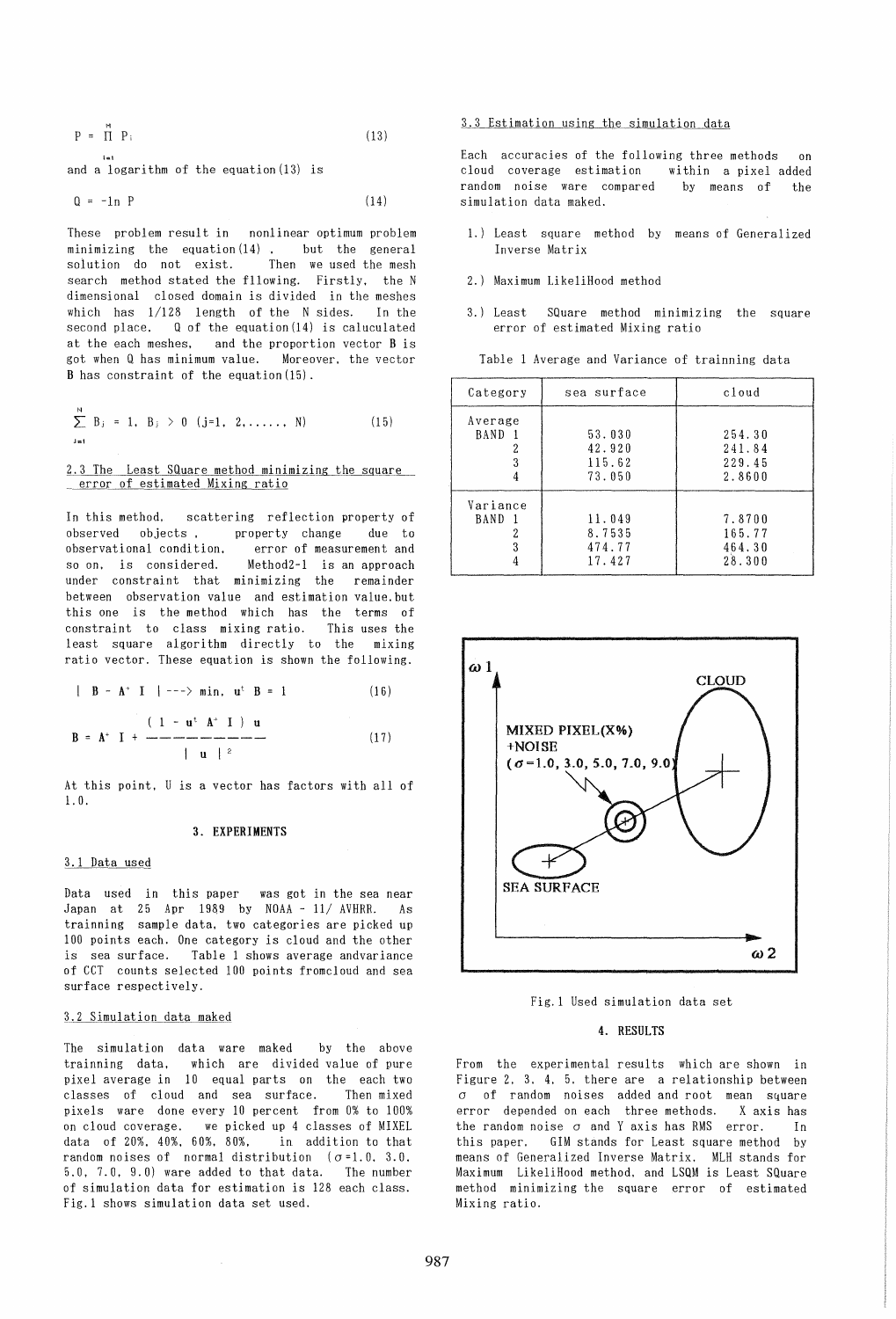#### 4.1 Result depended on GIM

Result depended on GIM method is shown in Fig. 2, 3. Fig. 2 shows estimation accuracy without constraint which sum of mixing ratio is 1.0, what cloud coverage normalized that sum of these is equal to 1.0 is conducted after equation (6) is caluculated. That vary every MIXEL maked. Moreover, Fig. 3 shows RMS error by equation  $(7)$ , the second terms of that equation include the constraint that sum of cloud coverge is 1.0. Table 2, 3 shows value of the first term of equation (7) and the second one. As a result of three methods, this accuracy is third.



Fig. 2 Estimation accuracy in terms of RMS error of cloud coverage within a pixel for GIM that normalized after equation(6) is calculated.



Fig. 3 Estimation accuracy in terms of RMS error of cloud coverage within a pixel for GIM.

#### 4.2 Result depended on MLH

Result depended on MLH method is shown in Fig. 4. According as the observed noise  $\sigma$ increase. estimation error is larger too. and estimation accuracies vary every mixed pixel. The RMS error has a tendency to increase with the variance of anchor point data. but as a whole this method is superior to the other methods.

# 4.3 Result depended on LSQM

Result depended on LSQM method is shown in Fig.5. This method include the constrains that minimizing square of error of estimated mixing ratio, which and what sum of mixing ratio is 1.0 is represented the second term of equation (17). The second term exert influence on accuracy of proportion estimation. Table 4.5 shows value of first and second terms of equation (17) on each random noise added.



RMS error of Fig. 4 Estimation accuracy in terms of cloud coverage within a pixel for MLH.



Fig. 5 Estimation accuracy in terms of RMS error of cloud coverage within a pixel for LSQM.